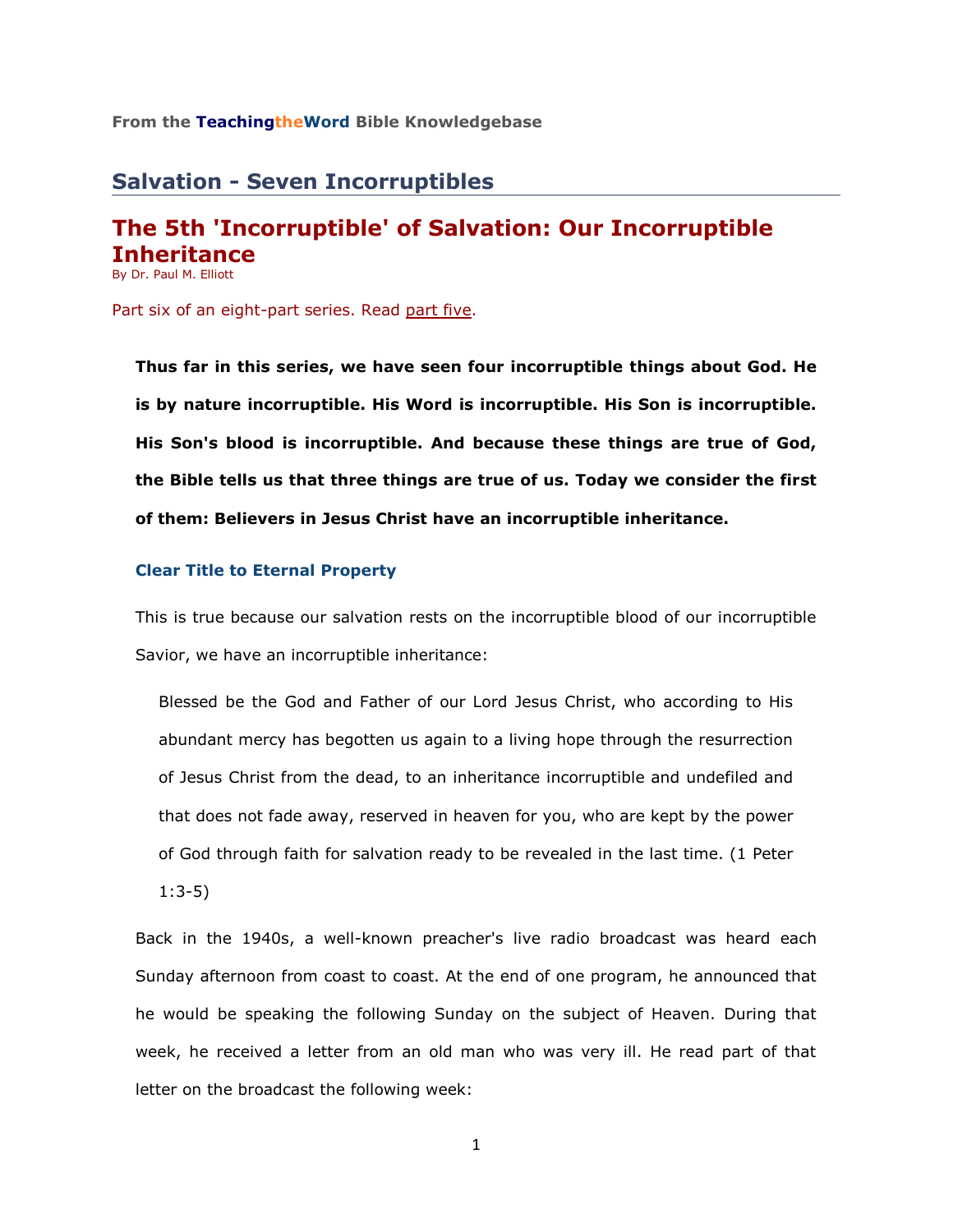Next Sunday you are going to talk about Heaven. I am interested in that land, because I have held a clear title to some property there for over fifty-five years. I did not buy it. It was given to me without money and without price. But the Donor purchased it for me at tremendous sacrifice. I am not holding it for speculation since the title is not transferable. And it is not a vacant lot.

The great Architect and Builder of the Universe has been building a home for me there which will never need to be remodeled nor repaired. It will suit me perfectly, individually, and it will never grow old.

Termites can never undermine its foundations for they rest on the Rock of Ages. Fire cannot destroy it. Floods cannot wash it away. No locks or bolts will ever be placed upon its doors, for no vicious person can ever enter that land where my dwelling stands, now almost completed and almost ready for me to enter in and abide in peace for eternity, without fear of being evicted.

There is a valley of deep shadow between the place where I live on this earth and that to which I shall journey in a very short time. I cannot reach my home in that City of Gold without passing through this dark valley of shadows. But I am not afraid because Jesus, the best Friend I ever had went through the same valley long, long ago and drove away all its gloom. He has stuck by me through thick and thin, since we first became acquainted fifty-five years ago, and I hold His promise, in printed form, never to forsake me or leave me alone. He will be with me as I walk through the valley of shadows, and I shall not lose my way because He is with me.

### **"The Guarantee of Our Inheritance"**

What a wonderful confidence. That is your confidence if you are trusting in the finished work of Christ alone for salvation from sin and wrath. You can have full

2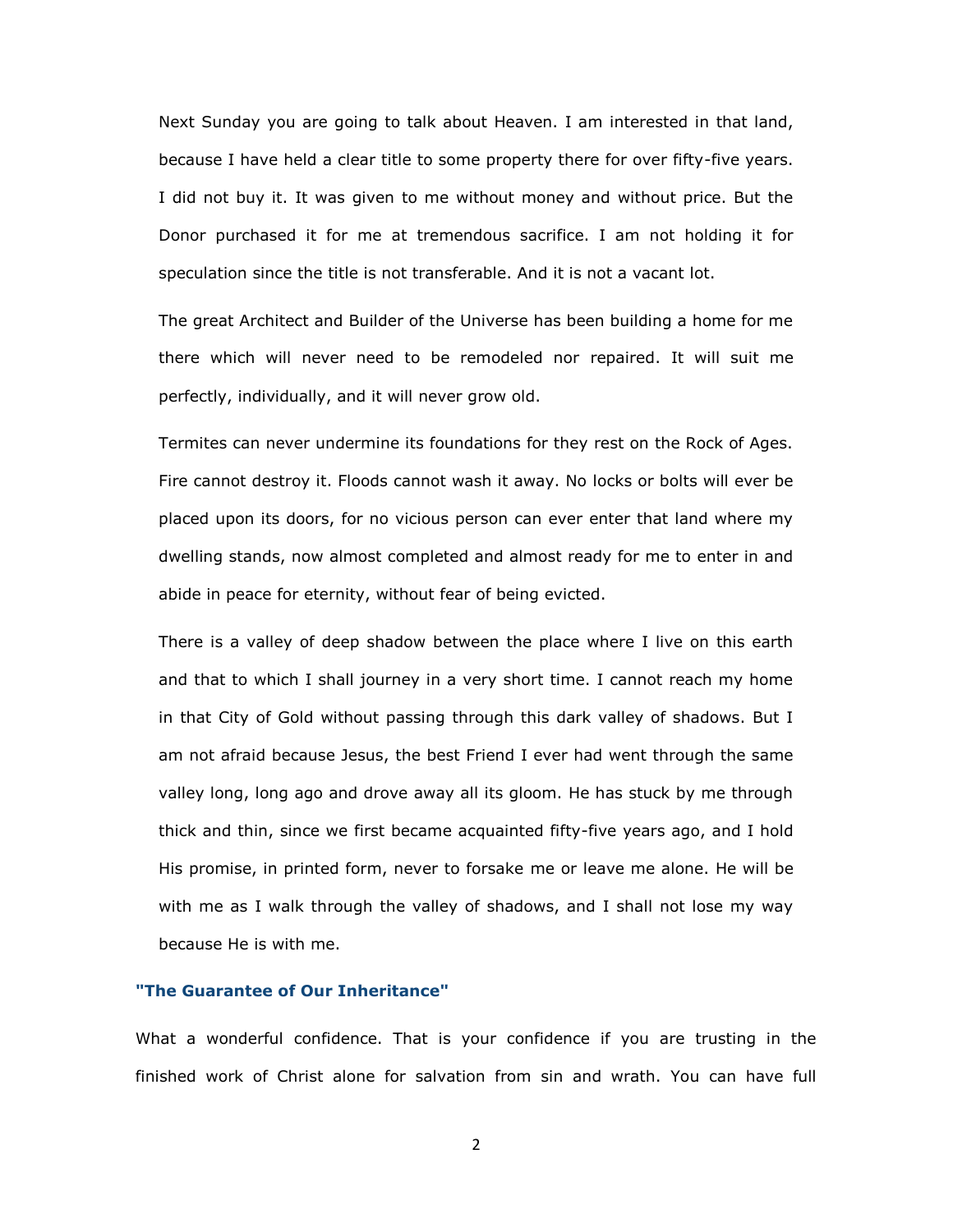confidence in your inheritance. Confidence in the resurrection. All because of Jesus Christ. An incorruptible inheritance.

In Him we have redemption through His blood, the forgiveness of sins, according to the riches of His grace which He made to abound toward us in all wisdom and prudence, having made known to us the mystery of His will, according to His good pleasure which He purposed in Himself, that in the dispensation of the fullness of the times He might gather together in one all things in Christ, both which are in heaven and which are on earth  $-$  in Him. In Him also we have obtained an inheritance, being predestined according to the purpose of Him who works all things according to the counsel of His will, that we who first trusted in Christ should be to the praise of His glory. In Him you also trusted, after you heard the word of truth, the gospel of your salvation; in whom also, having believed, you were sealed with the Holy Spirit of promise, who is the guarantee of our inheritance until the redemption of the purchased possession, to the praise of His glory. (Ephesians 1:7-14)

### **Next: [We Shall Have Incorruptible Bodies](http://www.teachingtheword.org/apps/articles/web/articleid/61123/columnid/5861/default.asp)**

**tq0176**

# **Related Articles · [More Articles](http://73011.netministry.com/apps/articles/web/columnid/5861/default.asp)**

**[The 7th 'Incorruptible' of Salvation: An Incorruptible Crown](http://73011.netministry.com/apps/articles/web/articleid/69718/columnid/5861/default.asp)** Today we come to the last of the seven incorruptible things: We shall receive an incorruptible crown.

**[What are the Seven 'Incorruptibles' of Salvation?](http://73011.netministry.com/apps/articles/web/articleid/61117/columnid/5861/default.asp)** Believers' present certainty of salvation, and confident expectation of Heaven, involves seven incorruptible things.

#### **[The 1st 'Incorruptible' of Salvation: The Incorruptible God](http://73011.netministry.com/apps/articles/web/articleid/61118/columnid/5861/default.asp)**

The first four "incorruptibles" have to do with God's own nature. Today we consider the first, the incorruptibility of God Himself.